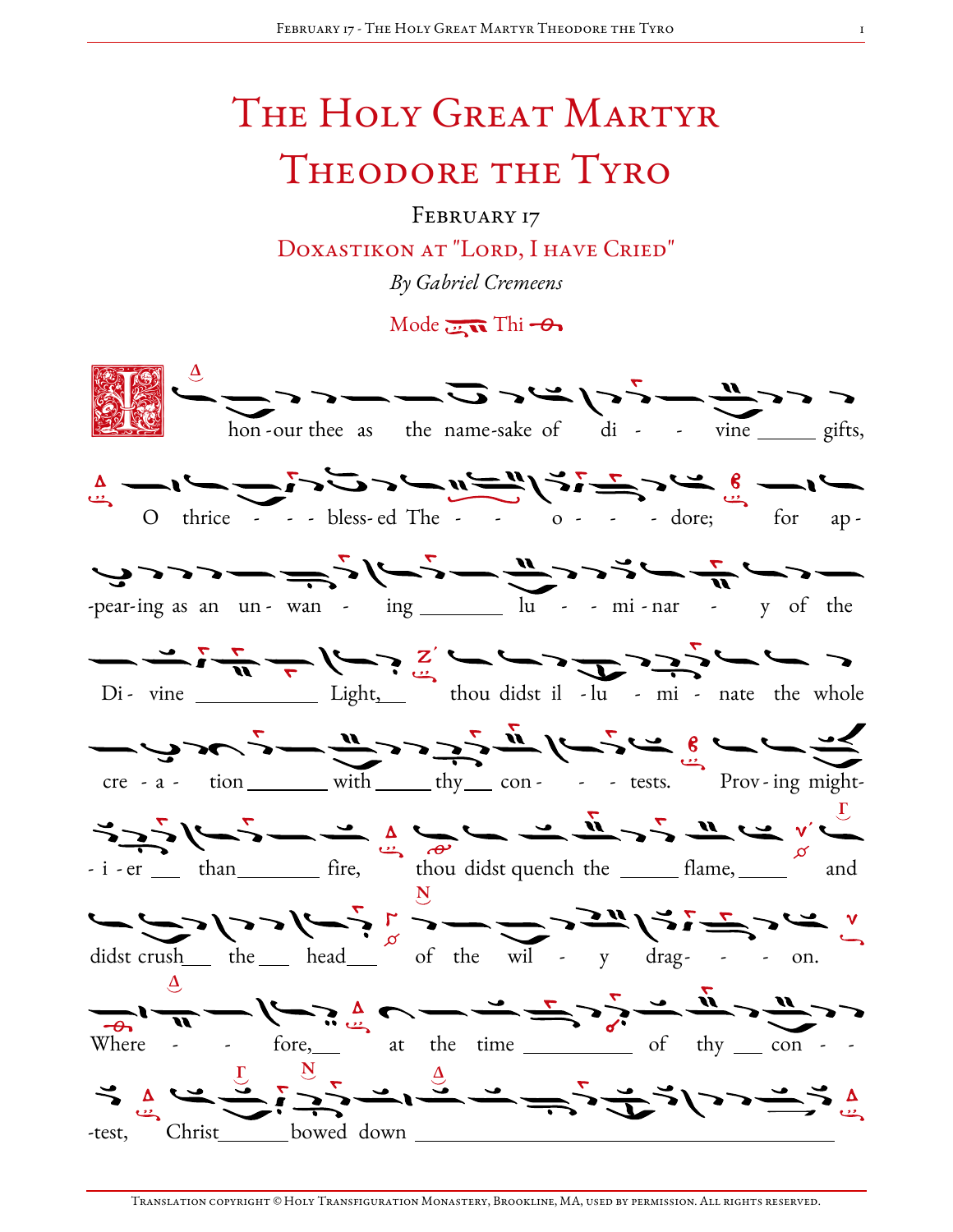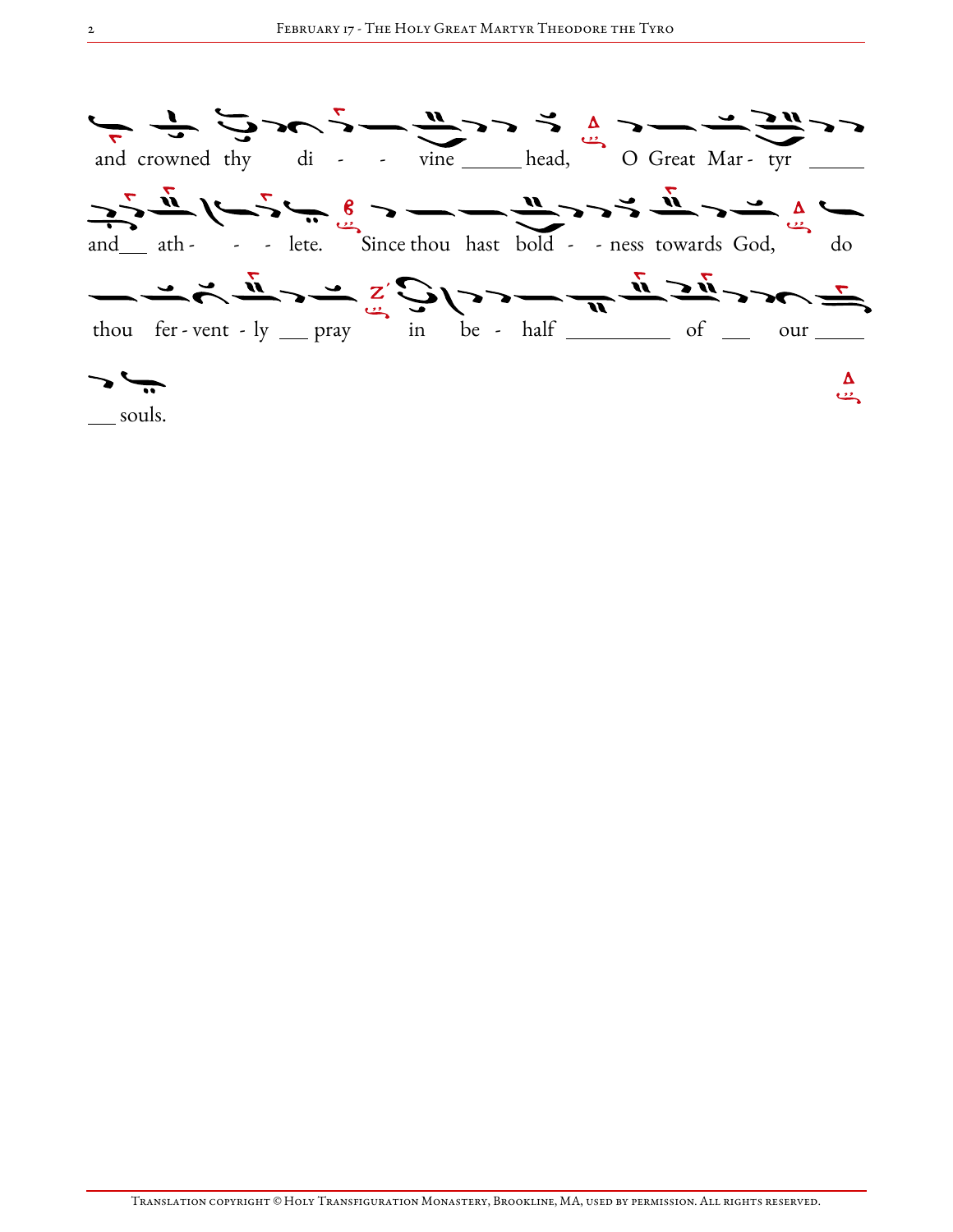## DOXASTIKON AT THE APOSTICHA

By Gabriel Cremeens

Mode  $\overline{\mathbf{u}}$  Thi  $-\theta$